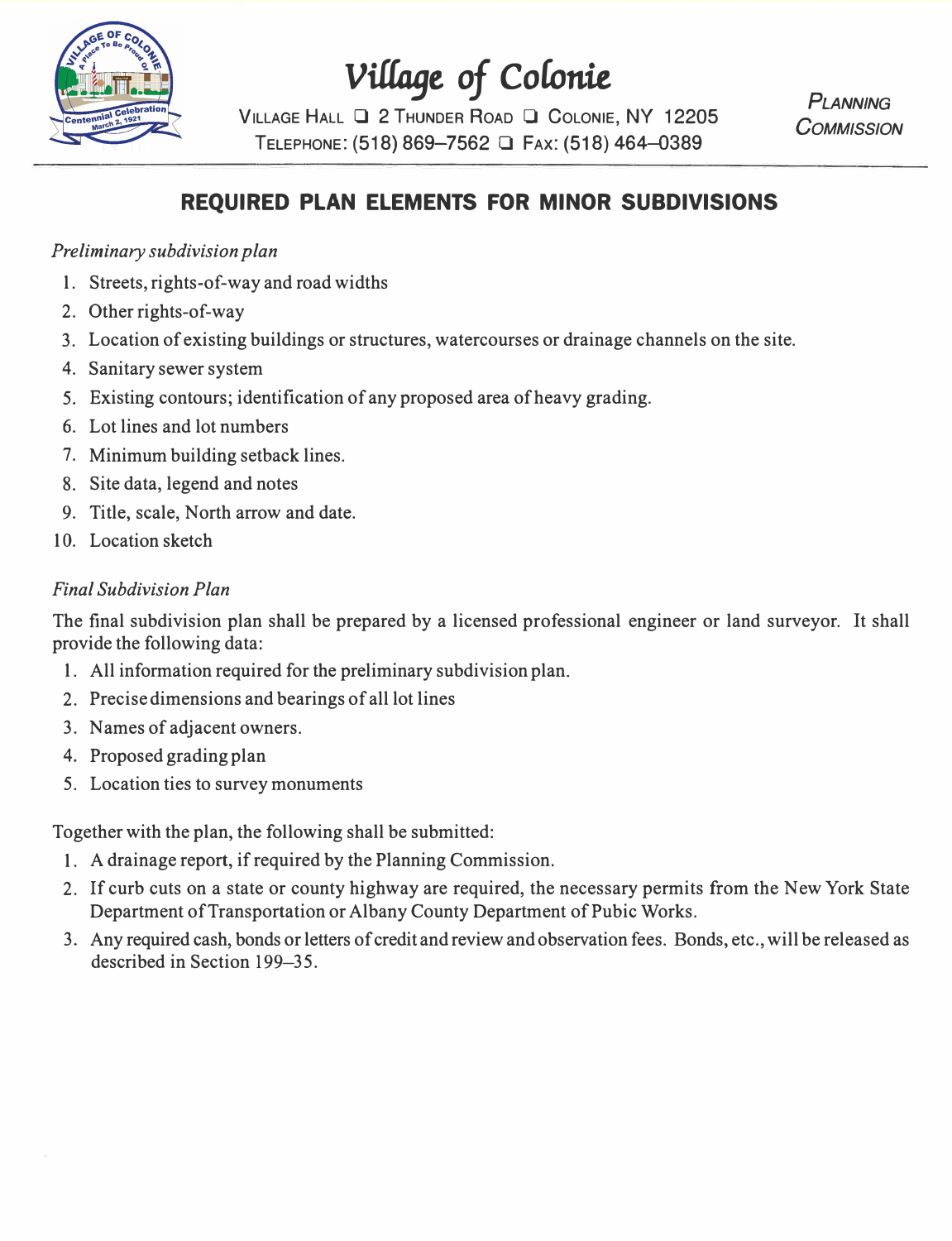

Village of Colonie

VILLAGE HALL Q 2 THUNDER ROAD Q COLONIE, NY 12205 TELEPHONE: (518) 869-7562 + FAX: (518) 464-0389

**PI ANNING** COMMISSION

### SUBDIVIDER'S PROCEDURES FOR SUBDIVISIONS

- A. An application and eight (8) sets of plans shall be submitted to the Village Clerk.
	- (1) All plans are to be submitted in black-and-white prints. It is suggested that a minimum of one (1) square foot be reserved for all required stamps.
	- (2) The Village Clerk will issue receipts for all fees and application plans.
	- (3) The Planning Commission will forward for review and comment one (1) copy each of said plat to the Department of Public Works and Village Engineer.
- B. A meeting will be set up with the Planning Commission of the Village of Colonie for review of said plat. (Planning Commission meetings are held on the first and third Tuesdays of each month).
- C. The Planning Commission will review the plans and issue to the subdivider a letter of corrections, if any, within sixty (60) days of receipt of the plans.
- D. The subdivider will resubmit eight (8) sets of corrected plans (black-and-white) to the Planning Commission for preliminary approval. The Commission will then forward two (2) approved sets to the subdivider for submission to the State and County Health Departments.
- E. After approval from the State and County Health Departments, the Village Engineer and the Superintendent of Public Works, with all corrections made, the plat is submitted for final approval to the Planning Commission of the Village of Colonie.
	- (1) The Planning Commission maintains the right to alter or modify all plats until final approval is issued.
	- (2) At the time when final approval is given, required bonds, deeds and easements are to be submitted in duplicate, one  $(1)$  original and one  $(1)$  copy for all subdivisions.
- F. After all requirements for final approval are met, the Planning Commission will schedule a public hearing and advertise the same at least five (5) days in advance.
	- (1) The Planning Commission will analyze any data submitted at the public hearing and determine the effects of the Commission's approval or disapproval of the proposed subdivision in the public interests.
	- (2) The subdivider will submit to the Planning Commission nine (9) sets of plans, two (2) of which shall be on cloth, with all supporting documents for each cloth set. One set will remain on file with the Planning Commission for its records, the other set to be furnished to the Board of Trustees. Other sets will be stamped and signed for the subdivider's use and for other village and town departments. Final action and approval by the Planning Commission must take place within forty-five (45) days of the public hearing.
- G. Within ninety (90) days after final approval, the subdivider must file the subdivision plat or sections thereof for recording in the Albany County Courthouse. Should the plat not be recorded within such time and receipt of the recording sent to the Planning Commission, the Commission's approval of such subdivision plat or sections thereof shall become null and void.
- H. The request for preliminary approval shall be accompanied by any required deeds, easements and/or bond for review and approval. Their effective date will be entered as the date of final approval.
- I. Any final subdivision approval shall become void:
	- (1) In the case of a major subdivision, if all required improvements have not been completed and certified as having been satisfactorily completed within one (1) year of the date of final approval.
	- (2) In the case of a minor subdivision, if no building permit has been issued within one (1) year of the date of final approval.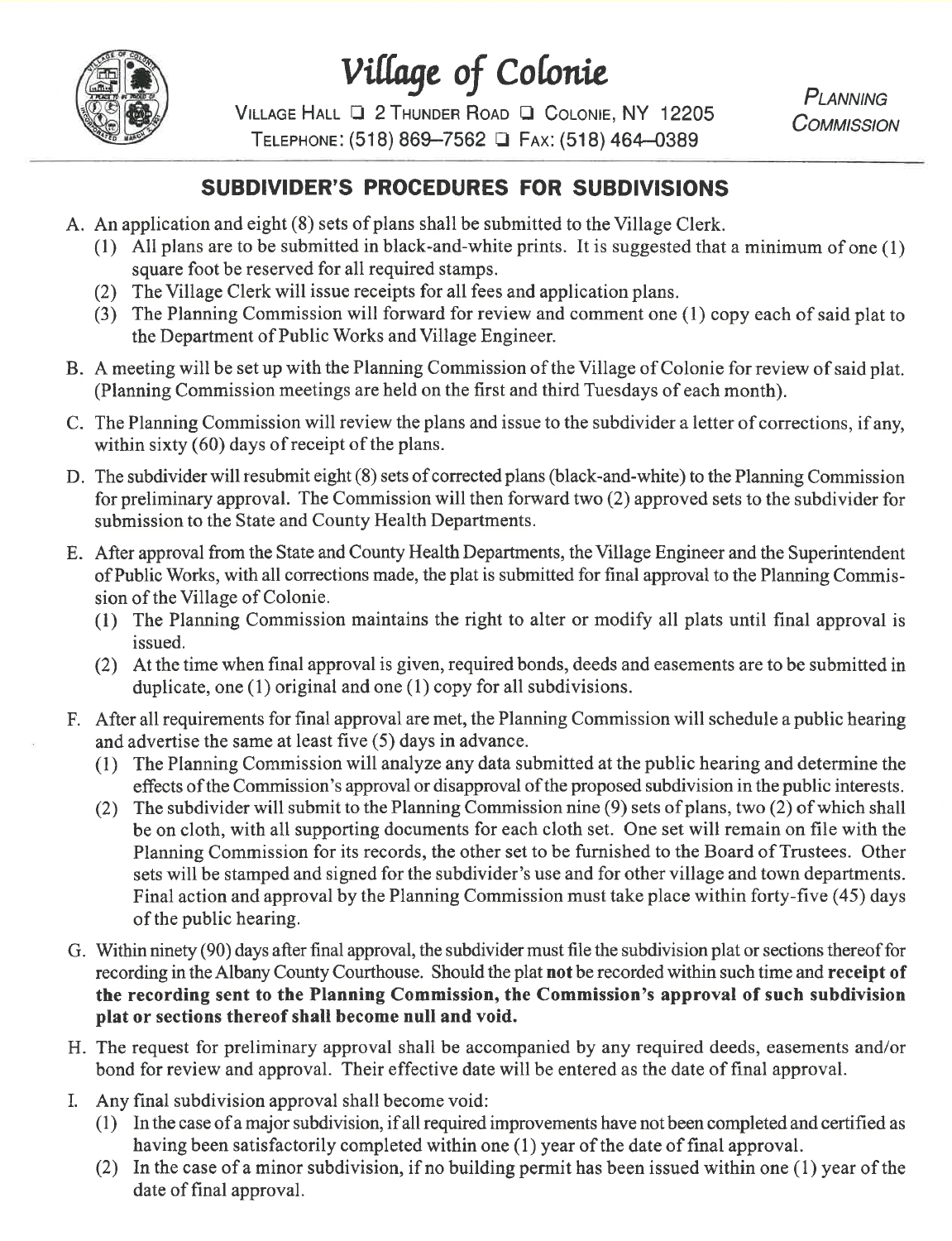

Village of Colonie

VILLAGE HALL Q 2 THUNDER ROAD Q COLONIE, NY 12205 TELEPHONE: (518) 869-7562 Q FAX: (518) 464-0389

**PLANNING COMMISSION** 

# **SUBDIVISION APPLICATION**

|    | 1. Name and identifying title of subdivision:                                                                                                                                                                                                                                    |
|----|----------------------------------------------------------------------------------------------------------------------------------------------------------------------------------------------------------------------------------------------------------------------------------|
|    | 2. Name or agent of subdivider:                                                                                                                                                                                                                                                  |
|    |                                                                                                                                                                                                                                                                                  |
|    |                                                                                                                                                                                                                                                                                  |
|    | Phone:                                                                                                                                                                                                                                                                           |
|    | 3. Professional engineer/licensed land surveyor:                                                                                                                                                                                                                                 |
|    |                                                                                                                                                                                                                                                                                  |
|    | Address:                                                                                                                                                                                                                                                                         |
|    |                                                                                                                                                                                                                                                                                  |
|    |                                                                                                                                                                                                                                                                                  |
|    |                                                                                                                                                                                                                                                                                  |
|    |                                                                                                                                                                                                                                                                                  |
|    | 6. General description of subdivision and estimated number of units:                                                                                                                                                                                                             |
|    | <u> 1989 - John Harry Harry Harry Harry Harry Harry Harry Harry Harry Harry Harry Harry Harry Harry Harry Harry H</u><br>7. We agree to comply with the village ordinances, subdivision regulations and Official Village Map as presently<br>in force in the Village of Colonie: |
|    | Signature of professional engineer                                                                                                                                                                                                                                               |
|    | Signature of subdivider:                                                                                                                                                                                                                                                         |
| 8. |                                                                                                                                                                                                                                                                                  |
| 9. | The undersigned hereby requests review and approval by the Village of Colonie Planning Commission of the<br>above-identified subdivision plat.                                                                                                                                   |
|    |                                                                                                                                                                                                                                                                                  |
|    | Title:                                                                                                                                                                                                                                                                           |
|    | Date:                                                                                                                                                                                                                                                                            |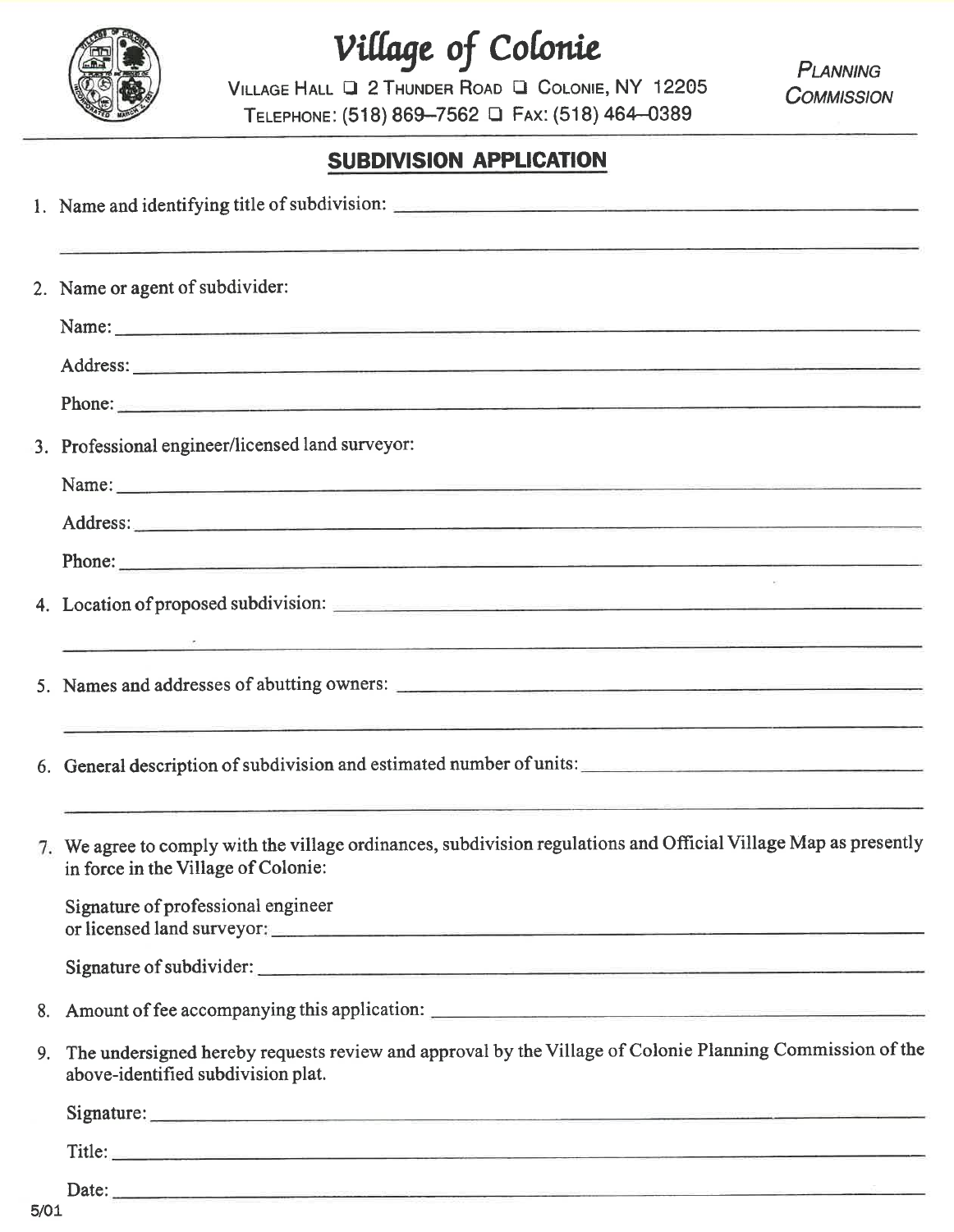## **STATE OF NEW YORK COUNTY OF ALBANY SS:: VILLAGE OF COLONIE**

being duly sworn, deposes and satys that he is the owner and/or developer of the subdivision is herewith submitted to the Village Planning Commission of the Village of Colonie, New York for its approval, pursuant to the Village law of the State of New York and other statues and ordinances in such cases made and provided.

That deponent has examined personally or has cause to be examined the records of the County of Albany relating to conveyances, deeds, will, etc., and has examined the assessment roll of the Town of Colonie and the Village of Colonie and has inspected the premises shown upon the aforesaid development map.

Deponent states that, from his examination of the aforesaid records and to deponent's actual knowledge, the map or plan as submitted herewith is true and correct in every detail and correctly sets forth the owners of adjoining lands.

That is the affidavit is made as an inducement to the Village of Colonie Planning Commission for approval of the aforesaid subdivision plat and is submitted at the public hearing held on the

 $day \text{ of }$   $20$ 

Signature

Sworn to before me this \_\_\_\_\_\_\_\_\_ day

 $Of$  20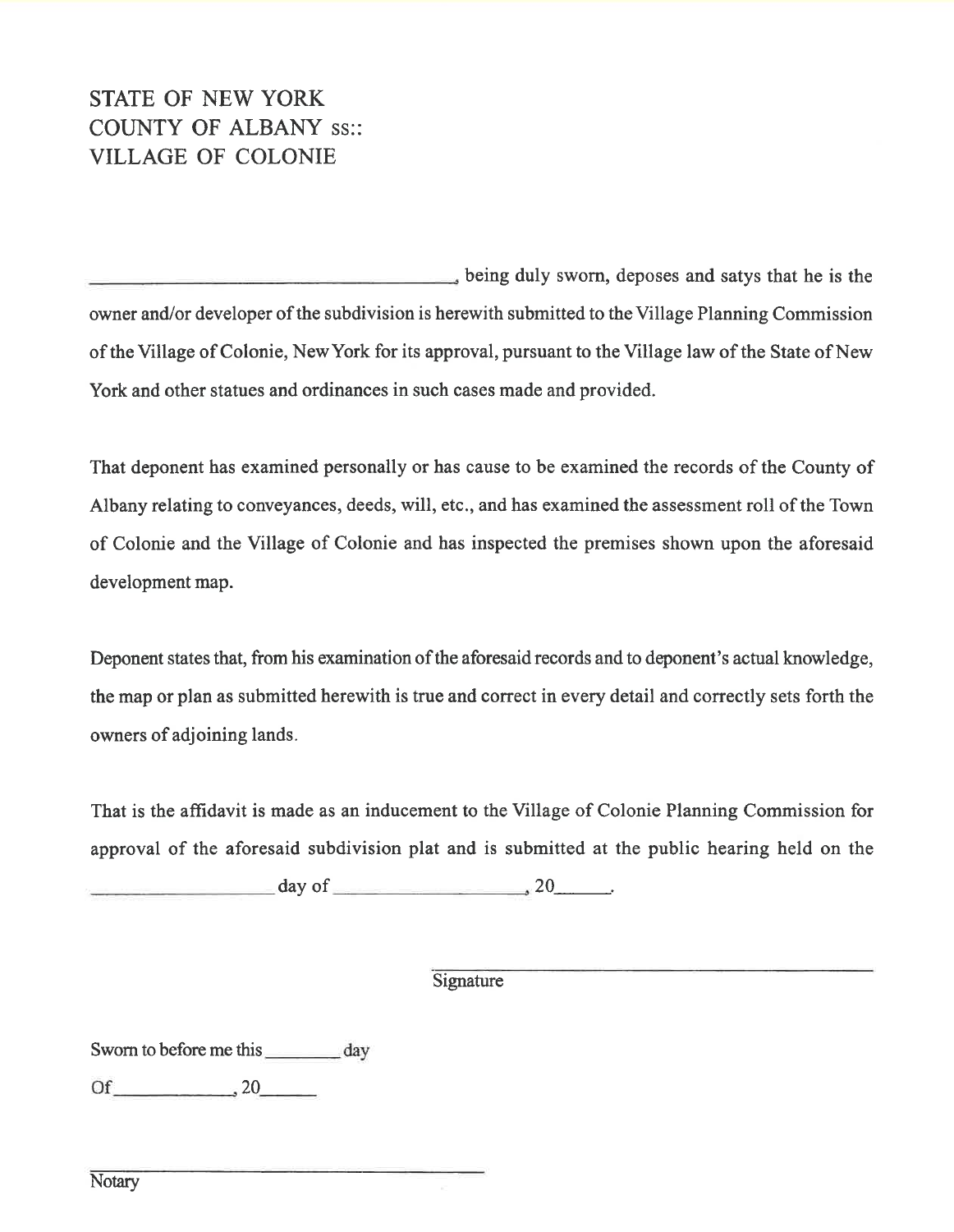#### 617.20 **Appendix C State Environmental Quality Review** SHORT ENVIRONMENTAL ASSESSMENT FORM For UNLISTED ACTIONS Only

### PART I - PROJECT INFORMATION (To be completed by Applicant or Project Sponsor)

| 3. PROJECT LOCATION:                                                                                                                       |                                                                                                         |  |  |
|--------------------------------------------------------------------------------------------------------------------------------------------|---------------------------------------------------------------------------------------------------------|--|--|
|                                                                                                                                            |                                                                                                         |  |  |
|                                                                                                                                            |                                                                                                         |  |  |
| Municipality                                                                                                                               | County                                                                                                  |  |  |
| 4. PRECISE LOCATION (Street address and road intersections, prominent landmarks, etc., or provide map)                                     |                                                                                                         |  |  |
|                                                                                                                                            |                                                                                                         |  |  |
|                                                                                                                                            |                                                                                                         |  |  |
| 5. PROPOSED ACTION IS:<br>New<br>Expansion<br>Modification/alteration                                                                      |                                                                                                         |  |  |
| 6. DESCRIBE PROJECT BRIEFLY:                                                                                                               |                                                                                                         |  |  |
|                                                                                                                                            |                                                                                                         |  |  |
|                                                                                                                                            |                                                                                                         |  |  |
|                                                                                                                                            |                                                                                                         |  |  |
| 7. AMOUNT OF LAND AFFECTED:<br>Initially<br>Ultimately<br>acres                                                                            | acres                                                                                                   |  |  |
| 8. WILL PROPOSED ACTION COMPLY WITH EXISTING ZONING OR OTHER EXISTING LAND USE RESTRICTIONS?                                               |                                                                                                         |  |  |
| Yes<br>No<br>If No, describe briefly                                                                                                       |                                                                                                         |  |  |
|                                                                                                                                            |                                                                                                         |  |  |
| 9. WHAT IS PRESENT LAND USE IN VICINITY OF PROJECT?                                                                                        |                                                                                                         |  |  |
| Residential<br>Industrial<br>Commercial                                                                                                    | Park/Forest/Open Space<br>Agriculture<br>Other                                                          |  |  |
| Describe:                                                                                                                                  |                                                                                                         |  |  |
|                                                                                                                                            |                                                                                                         |  |  |
|                                                                                                                                            |                                                                                                         |  |  |
| 10.                                                                                                                                        | DOES ACTION INVOLVE A PERMIT APPROVAL, OR FUNDING, NOW OR ULTIMATELY FROM ANY OTHER GOVERNMENTAL AGENCY |  |  |
| (FEDERAL, STATE OR LOCAL)?<br>Yes<br>No                                                                                                    |                                                                                                         |  |  |
| If Yes, list agency(s) name and permit/approvals:                                                                                          |                                                                                                         |  |  |
|                                                                                                                                            | è.                                                                                                      |  |  |
| $11 -$                                                                                                                                     |                                                                                                         |  |  |
| DOES ANY ASPECT OF THE ACTION HAVE A CURRENTLY VALID PERMIT OR APPROVAL?<br>Yes<br>No<br>If Yes, list agency(s) name and permit/approvals: |                                                                                                         |  |  |
|                                                                                                                                            |                                                                                                         |  |  |
|                                                                                                                                            |                                                                                                         |  |  |
| AS A RESULT OF PROPOSED ACTION WILL EXISTING PERMIT/APPROVAL REQUIRE MODIFICATION?                                                         |                                                                                                         |  |  |
| Yes<br>No                                                                                                                                  |                                                                                                         |  |  |
|                                                                                                                                            | I CERTIFY THAT THE INFORMATION PROVIDED ABOVE IS TRUE TO THE BEST OF MY KNOWLEDGE                       |  |  |
| Applicant/sponsor name:                                                                                                                    | Date:                                                                                                   |  |  |
| Signature:                                                                                                                                 |                                                                                                         |  |  |
|                                                                                                                                            | If the action is in the Coastal Area, and you are a state agency, complete the                          |  |  |

Coastal Assessment Form before proceeding with this assessment

**OVER**  $\mathbf{1}$ 

J.

 $\alpha$